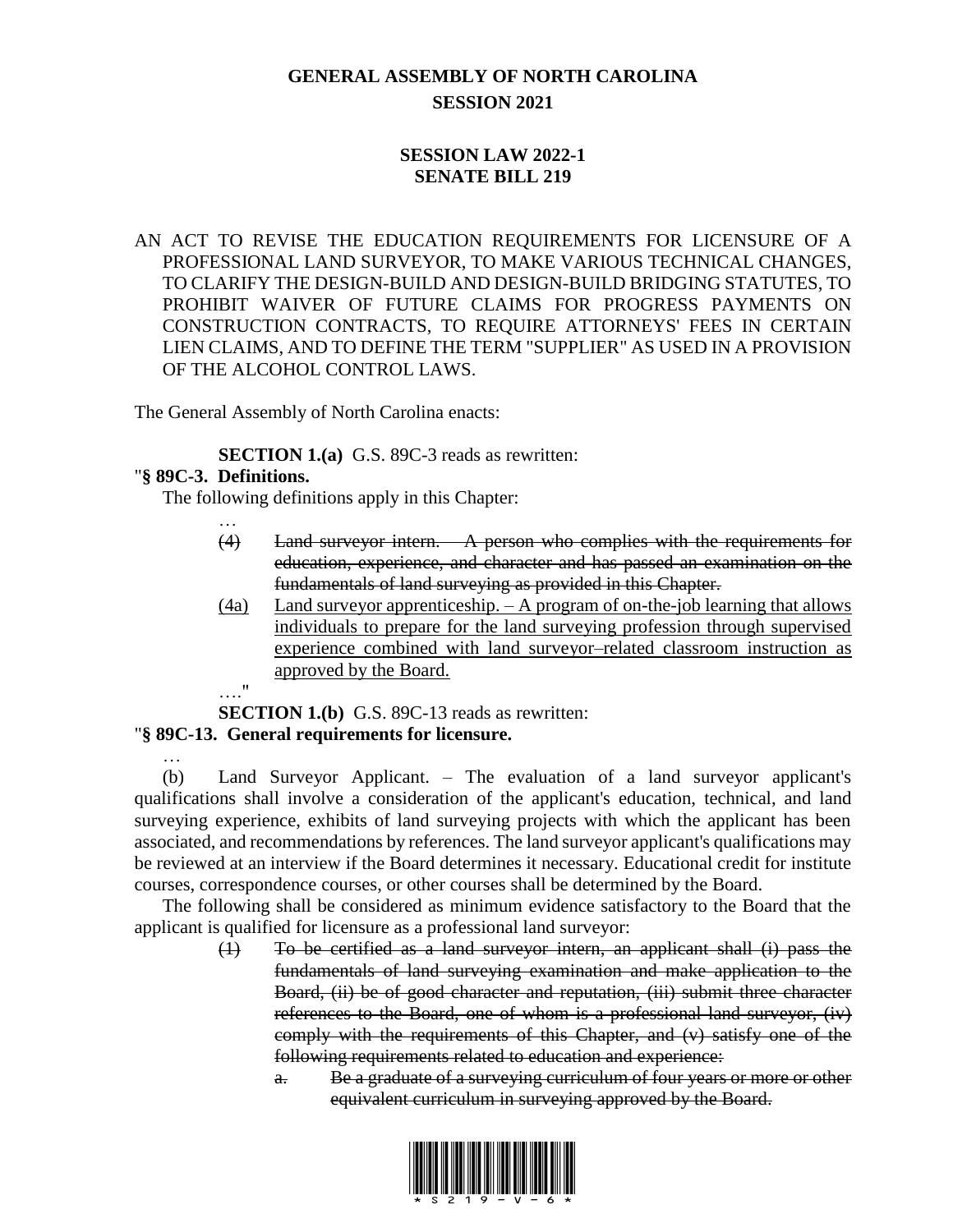- b. Have rightful possession of an associate degree in surveying technology approved by the Board, a record satisfactory to the Board of four years of progressive practical experience, two years of which shall have been under a practicing professional land surveyor, and have satisfactorily passed a written and oral examination as required by the Board.
- c. Have graduated from high school or completed a high school equivalency certificate with a record satisfactory to the Board of 10 years of progressive, practical experience, six years of which shall have been under a practicing licensed land surveyor, and have satisfactorily passed any oral and written examinations required by the Board.
- (1a) To be licensed as a professional land surveyor, an applicant shall (i) be of good character and reputation, (ii) submit five character references to the Board, three of whom are professional land surveyors or individuals acceptable to the Board, with personal knowledge of the applicant's land surveying experience, (iii) comply with the requirements of this Chapter, and (iv) meet one of the following requirements:
	- a. Rightful possession of a bachelor of science degree in surveying or other equivalent curricula, all approved by the Board and a record satisfactory to the Board of two years or more of progressive practical experience, one year of which shall have been experience under a practicing professional land surveyor if the applicant has successfully passed the first examination (Fundamentals of Surveying) on or before January 1, 2013, or if the applicant has not successfully passed the first examination on or before January 1, 2013, two years of which shall have been under a practicing professional land surveyor, and satisfactorily passing any oral and written examination required by the Board, all of which shall determine and indicate that the applicant is competent to practice land surveying. surveyor. Upon passing the first examination (Fundamentals of Land Surveying) and successful completion of the experience required by this subdivision, the applicant may apply to take the second examination (Principles and Practice of Land Surveying). An Surveying) and satisfactorily passing any oral and written examination required by the Board, all of which shall determine and indicate that the applicant is competent to practice land surveying, an applicant who passes both examinations and successfully completes the educational and experience requirements of this subdivision shall be granted licensure as a professional land surveyor.
	- b. Rightful possession of an associate degree in surveying technology approved by the Board and a record satisfactory to the Board of four five years or more of progressive practical experience, three years of which shall have been experience under a practicing licensed professional land surveyor if the applicant has successfully passed the first examination (Fundamentals of Surveying) on or before January 1, 2013, or if the applicant has not successfully passed the first examination on or before January 1, 2013, eight years of progressive practical experience, four years of which shall have been under a practicing professional land surveyor, and satisfactorily passing any written and oral examination required by the Board, all of which shall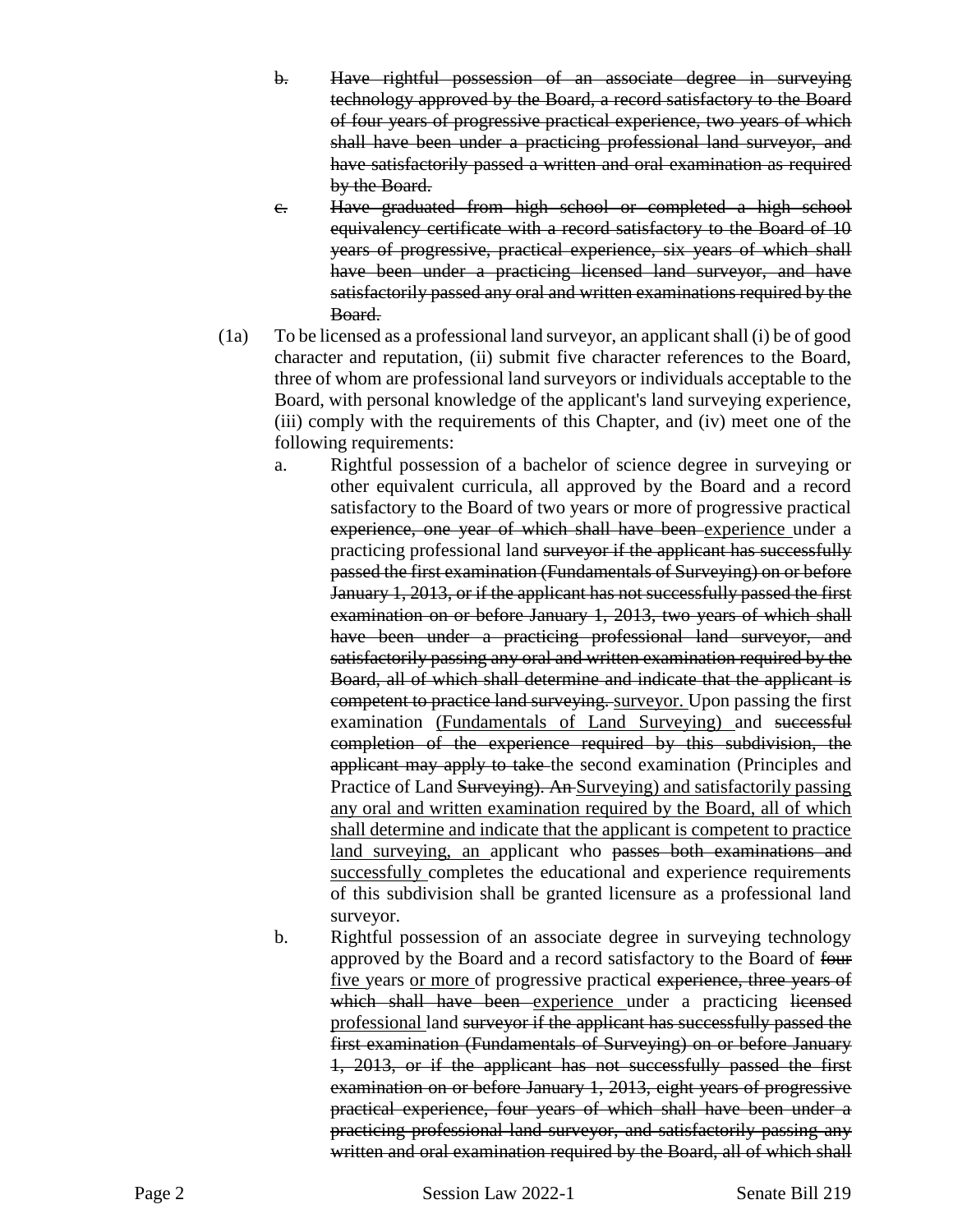determine and indicate that the applicant is competent to practice land surveying. If the applicant has not successfully completed the first examination on or before January 1, 2013, the applicant may apply to the Board to take the first examination after obtaining the associate degree and completing four years of practical experience, two years of which shall have been under a practicing professional land surveyor at the first regularly scheduled examination thereafter. surveyor. Upon passing the first examination (Fundamentals of Land Surveying) and successfully completing the practical experience required under this subdivision, the applicant may apply to the Board to take the second examination (Principles and Practice of Land Surveying). An Surveying) and satisfactorily passing any oral and written examination required by the Board, all of which shall determine and indicate that the applicant is competent to practice land surveying, an applicant who passes both examinations and successfully completes the educational and experience requirements of this subdivision shall be granted licensure as a professional land surveyor.

d. Graduation from a high school or the completion of a high school equivalency certificate and a record satisfactory to the Board of seven nine years or more of progressive practical experience, six years of which shall have been experience under a practicing licensed professional land surveyor if the applicant has successfully passed the first examination (Fundamentals of Surveying) on or before January 1, 2013, or if the applicant has not successfully passed the first examination on or before January 1, 2013, 16 years of progressive practical experience, nine years of which shall have been under a practicing professional land surveyor, and satisfactorily passing any oral and written examinations required by the Board, all of which shall determine and indicate that the candidate is competent to practice land surveying. If the applicant has not successfully passed the first examination on or before January 1, 2013, the applicant may be qualified by the Board to take the first examination upon graduation from high school or the completion of a high school equivalency certificate and successfully completing 10 years of progressive practice experience, six of which shall have been under a practicing licensed land surveyor surveyor. Upon passing the first examination (Fundamentals of Land Surveying) and the second examination (Principles and Practice of Land Surveying) and satisfactorily passing any oral and written examination required by the Board, all of which shall determine and indicate that the applicant is competent to practice land surveying, an applicant who successfully completes the educational and experience requirements of this subdivision shall be granted licensure as a professional land surveyor.

d1. Graduation from a high school or the completion of a high school equivalency certificate, completion of a Land Surveyor Apprenticeship, and a record satisfactory to the Board of seven years or more of progressive practical experience under a practicing professional land surveyor. Upon passing the first examination (Fundamentals of Land Surveying) and the second examination (Principles and Practice of Land Surveying) and satisfactorily passing

…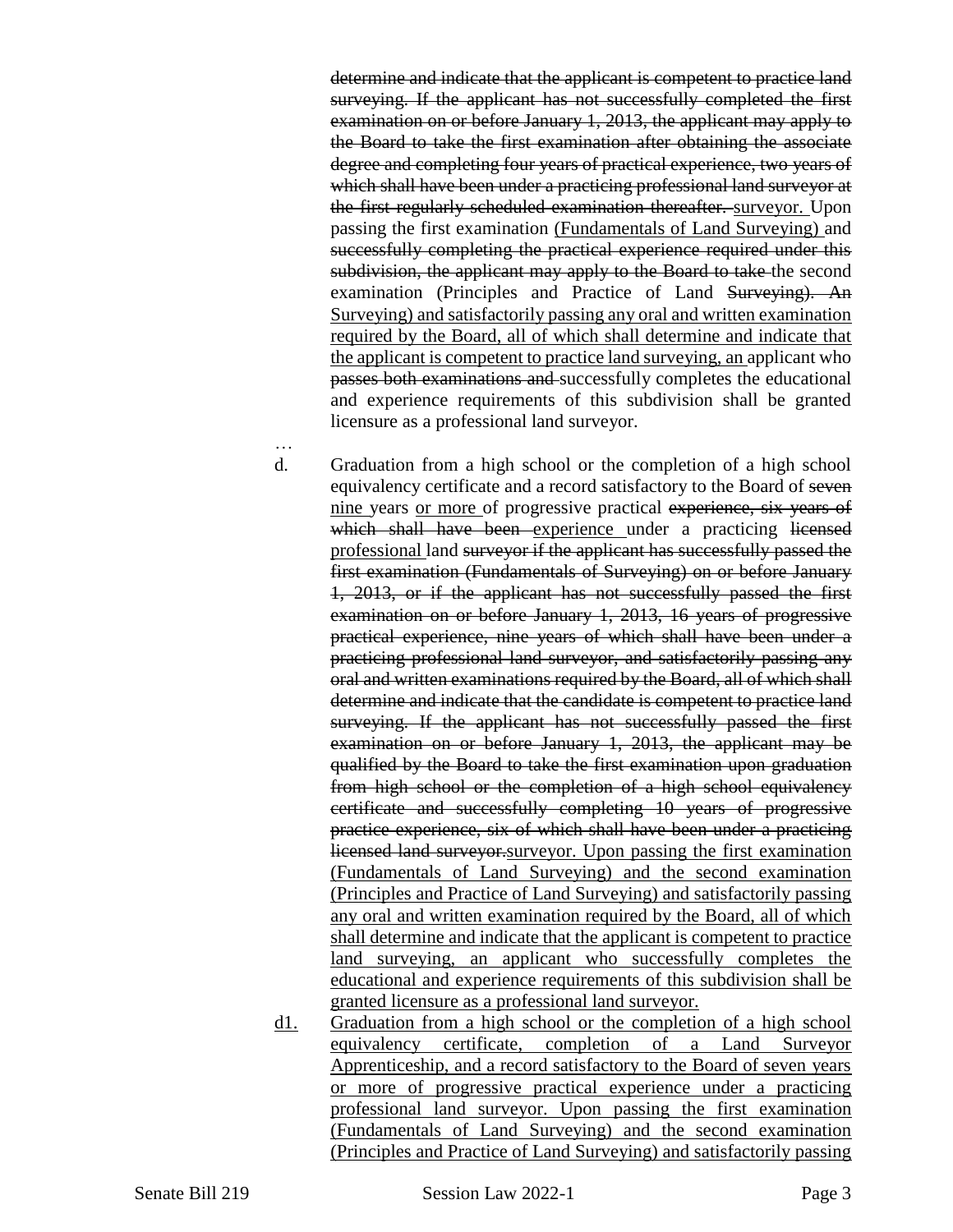any oral and written examination required by the Board, all of which shall determine and indicate that the applicant is competent to practice land surveying, an applicant who successfully completes the educational and experience requirements of this subdivision shall be granted licensure as a professional land surveyor.

…."

**SECTION 1.(c)** G.S. 89C-10 reads as rewritten:

## "**§ 89C-10. Board powers.**

(f) It shall be the responsibility and duty of the Board to conduct a regular program of investigation concerning all matters within its jurisdiction under the provisions of this Chapter. The investigation of a licensee is confidential until the Board issues a citation to the licensee. The investigation of a nonlicensee is confidential until the Board approves any action authorized under this Chapter against the nonlicensee. The Board may expend its funds for salaries, fees, and per diem expenses, in connection with its investigations, provided that no funds other than per diem expenses shall be paid to any member of the Board in connection with its investigations, nor may any member of the Board give testimony and later sit in deciding on any matter which may directly involve punitive action for the testimony.

…

…

(g1) The Board shall review and promulgate rules establishing continuing education requirements for surveying apprenticeships and encourage the workforce development of the profession.

…."

**SECTION 1.(d)** G.S. 89C-11 reads as rewritten:

#### "**§ 89C-11. Secretary; duties and liabilities; expenditures.**

The secretary of the Board shall receive and account for all moneys derived from the operation of the Board as provided in this Chapter, and shall deposit them in one or more special funds in banks or other financial institutions carrying deposit insurance and authorized to do business in North Carolina. The fund or funds shall be designated as "Fund of the Board of Examiners for Engineers and Surveyors" and shall be drawn against only for the purpose of implementing provisions of this Chapter as herein provided. All expenses certified by the Board as properly and necessarily incurred in the discharge of its duties, including authorized compensation, shall be paid out of this fund on the warrant signed by the secretary of the Board. fund. At no time shall the total of warrants such certified expenses issued exceed the total amount of funds accumulated under this Chapter. The secretary of the Board shall give a surety bond satisfactory to the State Board of Examiners for Engineers and Surveyors, conditioned upon the faithful performance of the duties assigned. The premium on the bond is a proper and necessary expense of the Board. The secretary of the Board may delegate to the executive director certain routine duties, such as receipt and disbursement of funds in stated amounts by a written authorization, which has the majority approval of the Board."

**SECTION 1.(e)** G.S. 89C-17 reads as rewritten:

## "**§ 89C-17. Expirations and renewals of certificates.**

Certificates for licensure of corporations and business firms that engage in the practice of engineering or land surveying shall expire on the last day of the month of June following their issuance or renewal and shall become invalid on that date unless renewed. All other certificates for licensure shall expire on the last day of the month of December next following their issuance or renewal, and shall become invalid on that date unless renewed. When necessary to protect the public health, safety, or welfare, the Board shall require any evidence necessary to establish the continuing competency of engineers and land surveyors as a condition of renewal of licenses. When the Board is satisfied as to the continuing competency of an applicant, it shall issue a renewal of the certificate upon payment by the applicant of a fee fixed by the Board but not to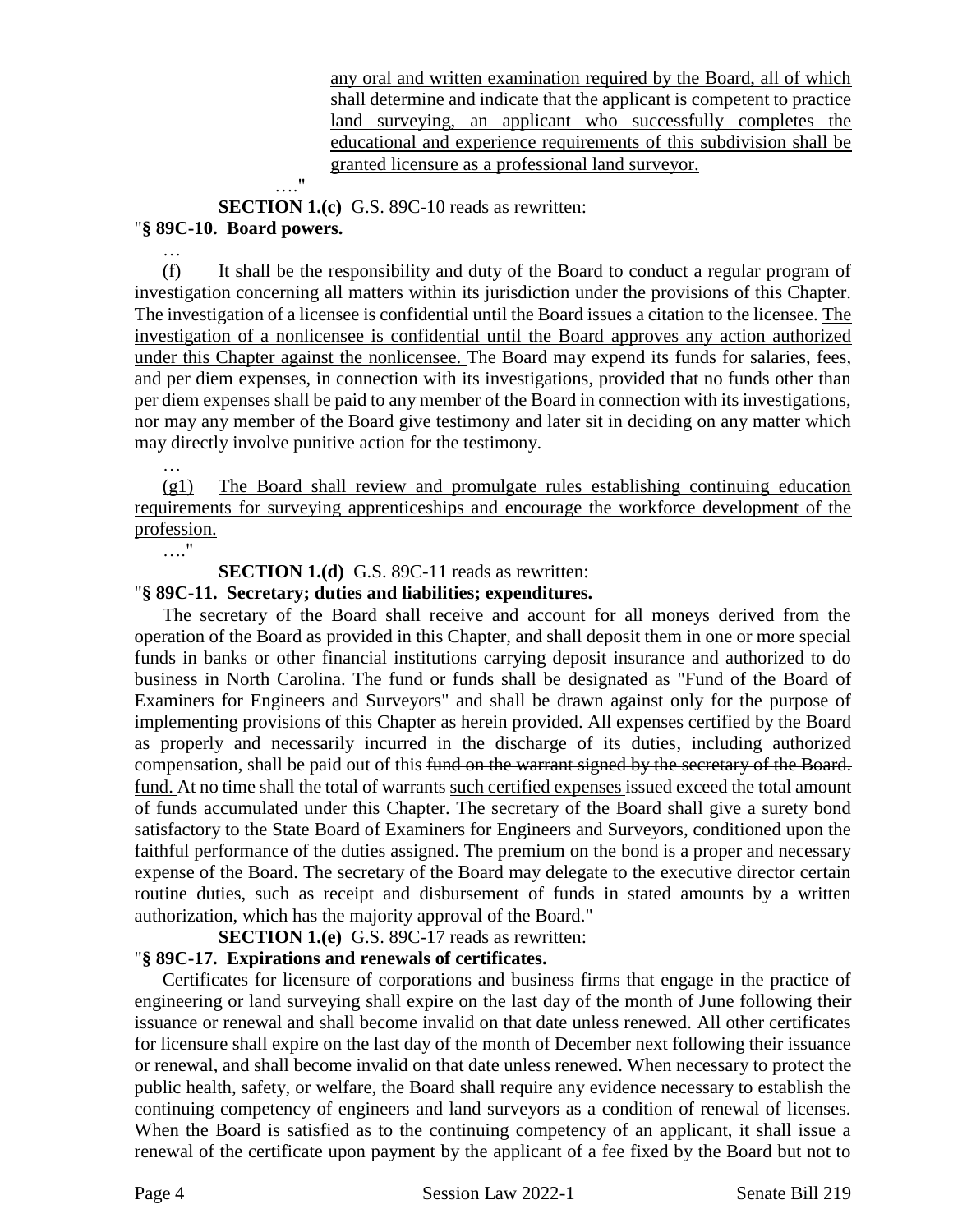exceed seventy-five dollars (\$75.00). The secretary of the Board shall notify by mail or email every person licensed under this Chapter of the date of expiration of the certificate, the amount of the fee required for its renewal for one year, and any requirement as to evidence of continued competency. The notice shall be sent by email or mailed at least one month in advance of the expiration date of the certificate. Renewal shall be effected at any time during the month immediately following the month of expiration, by payment to the secretary of the Board of a renewal fee, as determined by the Board, which shall not exceed seventy-five dollars (\$75.00). Failure on the part of any licensee to renew the certificate annually in the month immediately following the month of expiration, as required above, shall deprive the licensee of the right to practice until reinstatement of the license. The license may be reinstated at anytime during the first 12 months immediately following the date the license became invalid by payment of a reinstatement fee of one hundred dollars (\$100.00) in addition to the established renewal fee. Failure of a licensee to reinstate the license during the first 12 months immediately following the date the license became invalid shall require the individual, prior to resuming practice in North Carolina, to submit an application on the prescribed form, and to meet all other requirements for licensure as set forth in Chapter 89C. The secretary of the Board is instructed to remove from the official roster of engineers and land surveyors the names of all licensees who have not effected their renewal by the first day of the month immediately following the renewal period. The Board may adopt rules to provide for renewals in distress or hardship cases due to military service, prolonged illness, or prolonged absence from the State, where the applicant for renewal demonstrates to the Board that the applicant has maintained active knowledge and professional status as an engineer or land surveyor, as the case may be. It shall be the responsibility of each licensee to inform the Board promptly concerning change in address. A licensee may request and be granted inactive status. No inactive licensee may practice in this State unless otherwise exempted in this Chapter. A licensee granted inactive status shall pay annual renewal fees but shall not be subject to annual continuing professional competency requirements. A licensee granted inactive status may return to active status by meeting all requirements of the Board, including demonstration of continuing professional competency as a condition of reinstatement."

### **SECTION 1.(f)** G.S. 89C-22 reads as rewritten:

#### "**§ 89C-22. Disciplinary action – Charges; procedure.**

(a) Any person may prefer charges of fraud, deceit, gross negligence, incompetence, misconduct, or violations of this Chapter, the rules of professional conduct, or any rules adopted by the Board against any Board licensee. The charges shall be in writing and shall be sworn to by the person or persons making them and or submitted electronically and shall be filed with the Board.

…."

**SECTION 1.(g)** This section becomes effective July 1, 2022, and applies to applications for licensure on or after that date.

**SECTION 2.(a)** G.S. 143-128.1A reads as rewritten:

## "**§ 143-128.1A. Design-build contracts.**

- (a) Definitions for purposes of this section:
	- (1) Design-builder. As defined in G.S. 143-128.1B.
	- (1g) Design professional. As defined in G.S. 143-128.1B.
	- (1p) First-tier subcontractor. As defined in G.S. 143-128.1B.
	- (2) Governmental entity. As defined in G.S. 143-128.1B.
	- (3) Licensed contractor. As defined in G.S. 143-128.1B.
	- (4) Licensed subcontractor. A person or entity, not including design professionals or employees of the design-builder, that will be performing work under the design-builder and whose scope of work proposed for the project requires that it be licensed in accordance with Article 2 or Article 4 of Chapter 87 of the General Statutes.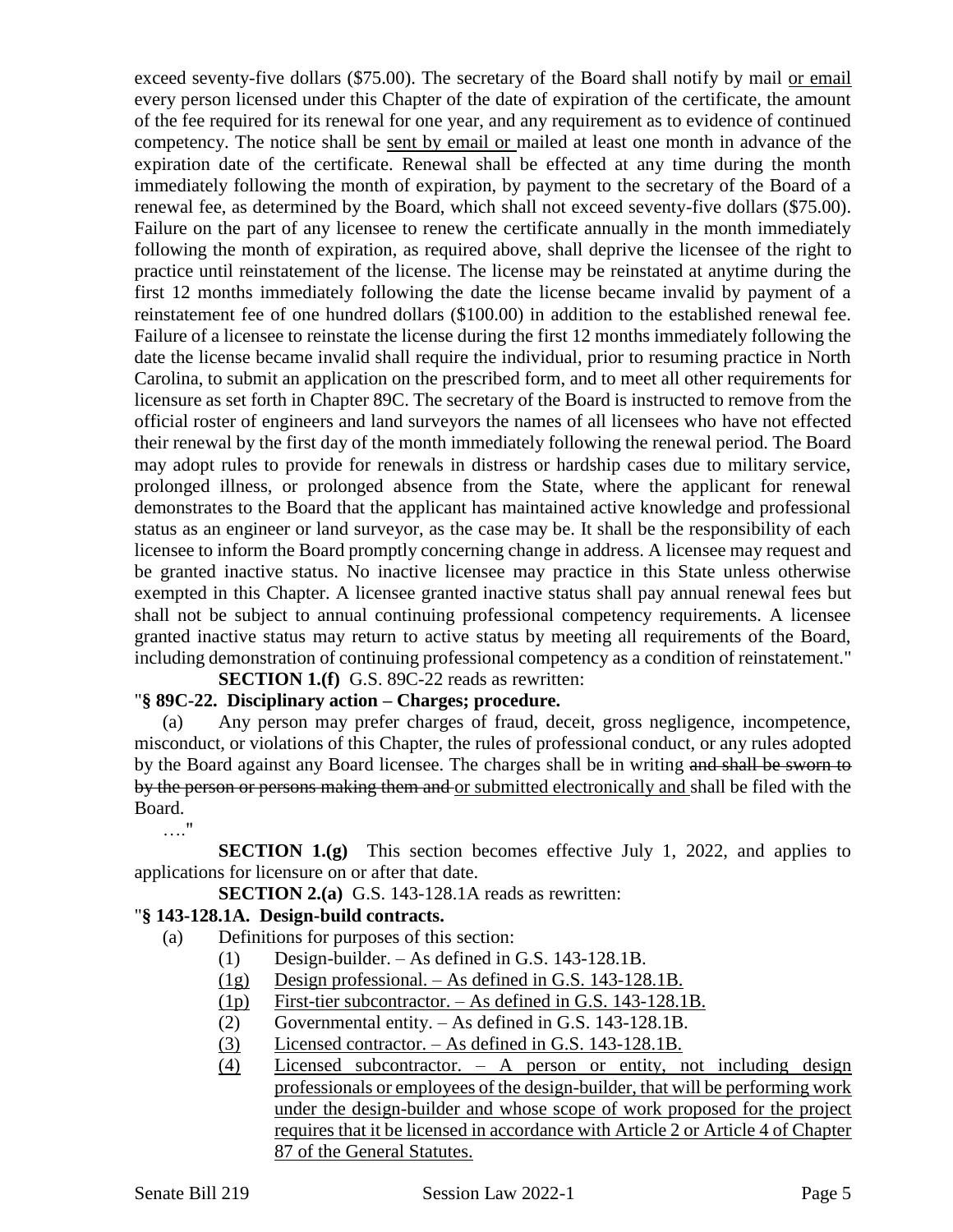(5) Unlicensed subcontractor. – A person or entity, not including design professionals or employees of the design-builder, that will be performing work under the design-builder and whose scope of work proposed for the project does not require that it be licensed in accordance with Article 2 or Article 4 of Chapter 87 of the General Statutes.

(b) A governmental entity shall establish in writing the criteria used for determining the circumstances under which the design-build method is appropriate for a project, and such criteria shall, at a minimum, address all of the following:

- (1) The extent to which the governmental entity can adequately and thoroughly define the project requirements prior to the issuance of the request for qualifications for a design-builder.
- (2) The time constraints for the delivery of the project.
- (3) The ability to ensure that a quality project can be delivered.
- (4) The capability of the governmental entity to manage and oversee the project, including the availability of experienced staff or outside consultants who are experienced with the design-build method of project delivery.
- (5) A good-faith effort to comply with G.S. 143-128.2, G.S. 143-128.4, and to recruit and select small business entities. The governmental entity shall not limit or otherwise preclude any respondent from submitting a response so long as the respondent, itself or through its proposed team, is properly licensed and qualified to perform the work defined by the public notice issued under subsection (c) of this section.
- (6) The criteria utilized by the governmental entity, including a comparison of the advantages and disadvantages of using the design-build delivery method for a given project in lieu of the delivery methods identified in subdivisions (1), (2), and (4) of G.S. 143-128(a1).

(c) A governmental entity shall issue a public notice of the request for qualifications that includes, at a minimum, general information on each of the following:

- (1) The project site.
- (2) The project scope.
- (3) The anticipated project budget.
- (4) The project schedule.
- (5) The criteria to be considered for selection and the weighting of the qualifications criteria.
- (6) Notice of any rules, ordinances, or goals established by the governmental entity, including goals for minority- and women-owned business participation and small business participation.
- (7) Other information provided by the owner to potential design-builders in submitting qualifications for the project.
- (8) A statement providing that directing each design-builder shall to submit in its response to the request for qualifications an explanation of its project team selection, which selection. The governmental entity may specify which one of the following project team selection options shall be used or, if not specified, the response shall consist of either of the following: following project team selection options:
	- a. A list of the licensed contractors, licensed subcontractors, and licensed design professionals whom the design-builder proposes to use for the project's design and construction. If this project team selection option is used, the design-builder may self-perform some or all of the work with employees of the design-builder and, without bidding, also enter into negotiated subcontracts to perform some or all of the work with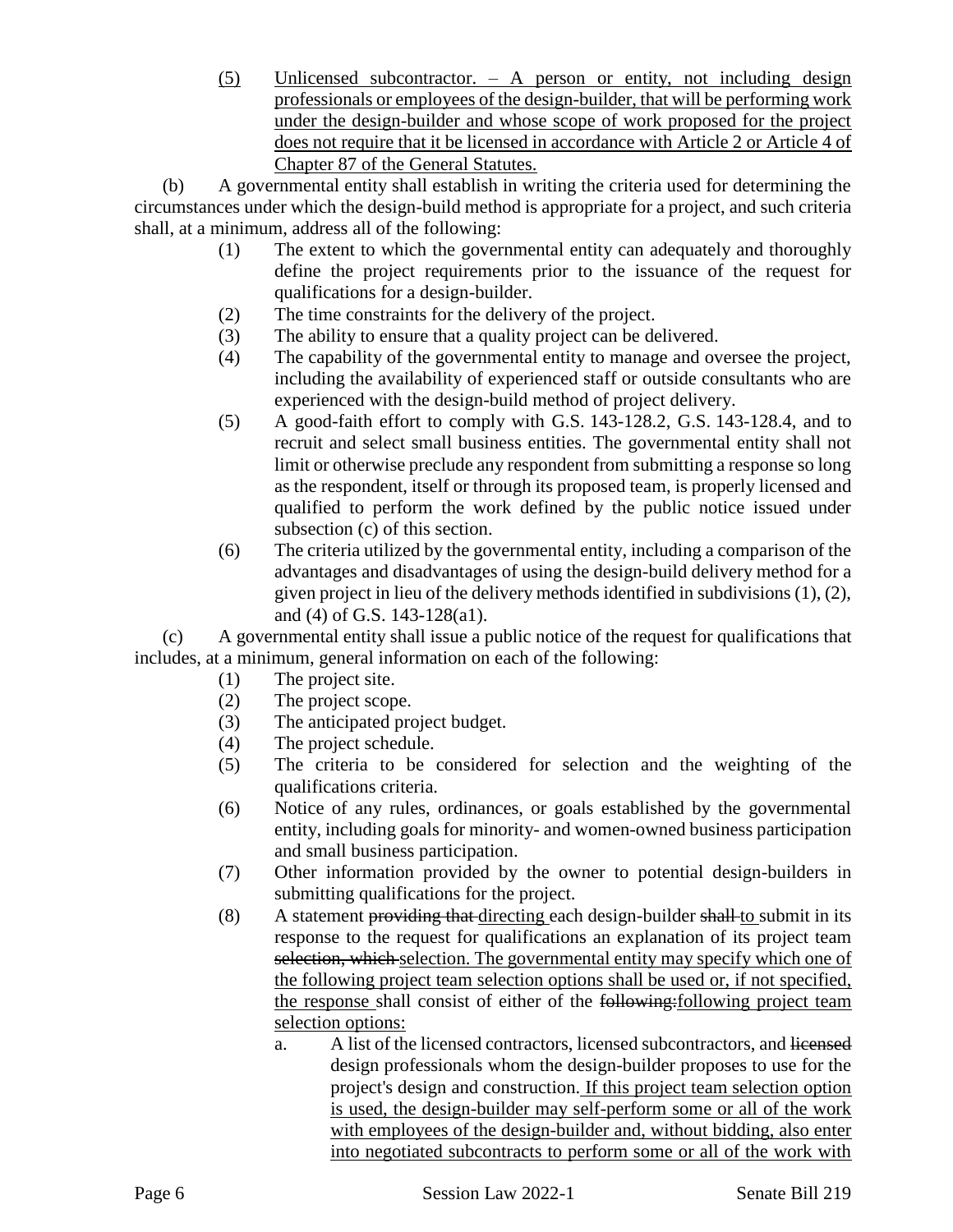subcontractors, including, but not exclusively with, those identified in the list. In submitting its list, the design-builder may, but is not required to, include one or more unlicensed subcontractors the design-builder proposes to use. If this project team selection option is used, the design-builder may, at its election and with or without the use of negotiated subcontracts, accept bids for the selection of one or more of its first-tier subcontractors.

b. An A list of the licensed contractors and design professionals whom the design-builder proposes to use for the project's design and construction and an outline of the strategy the design-builder plans to use for open contractor and subcontractor selection based upon the provisions of Article 8 of Chapter 143 of the General Statutes. If this project team selection option is used, the design-builder may also self-perform some of the work with employees of the design-builder, but shall not enter into negotiated contracts with first-tier subcontractors.

(d) Following evaluation of the qualifications of the design-builders, the three most highly qualified design-builders shall be ranked. If after the solicitation for design-builders not as many as three responses have been received from qualified design-builders, the governmental entity shall again solicit for design-builders. If as a result of such second solicitation not as many as three responses are received, the governmental entity may then begin negotiations with the highest-ranked design-builder under G.S. 143-64.31 even though fewer than three responses were received. If the governmental entity deems it appropriate, the governmental entity may invite some or all responders to interview with the governmental entity.

(e) The design-builder shall be selected in accordance with Article 3D of this Chapter. Each design-builder shall certify-certify, in the response to the request for qualifications in subsection (c) of this section, to the governmental entity that each licensed-design professional who is a member of the design-build team, including subconsultants, was selected based upon demonstrated competence and qualifications in the manner provided by G.S. 143-64.31.

(f) The design-builder shall provide a performance and payment bond to the governmental entity in accordance with the provisions of Article 3 of Chapter 44A of the General Statutes. The design-builder shall obtain written approval from the governmental entity prior to changing key personnel as listed in sub-subdivision  $(c)(8)a$ . or  $(c)(8)b$ . of this section after the contract has been awarded. For purposes of this subsection, "key personnel" shall mean either of the following:

- (1) For the project team selection option under sub-subdivision (c)(8)a. of this section, the licensed contractors, licensed subcontractors, and design professionals identified in the response to the request for qualifications.
- (2) For the project team selection option under sub-subdivision  $(c)(8)$ b. of this section, the licensed contractors and design professionals identified in the response to the request for qualifications."
- **SECTION 2.(b)** G.S. 143-128.1B reads as rewritten:

# "**§ 143-128.1B. Design-build bridging contracts.**

- (a) Definitions for purposes of this section:
	- (1a) Costs of the subcontractor work. The sum total amount of all first-tier subcontract packages bid or proposed to be bid under subsection  $(\overline{f})$  of this section.
	- (1) Design-build bridging. A design and construction delivery process whereby a governmental entity contracts for design criteria services under a separate agreement from the construction phase services of the design-builder.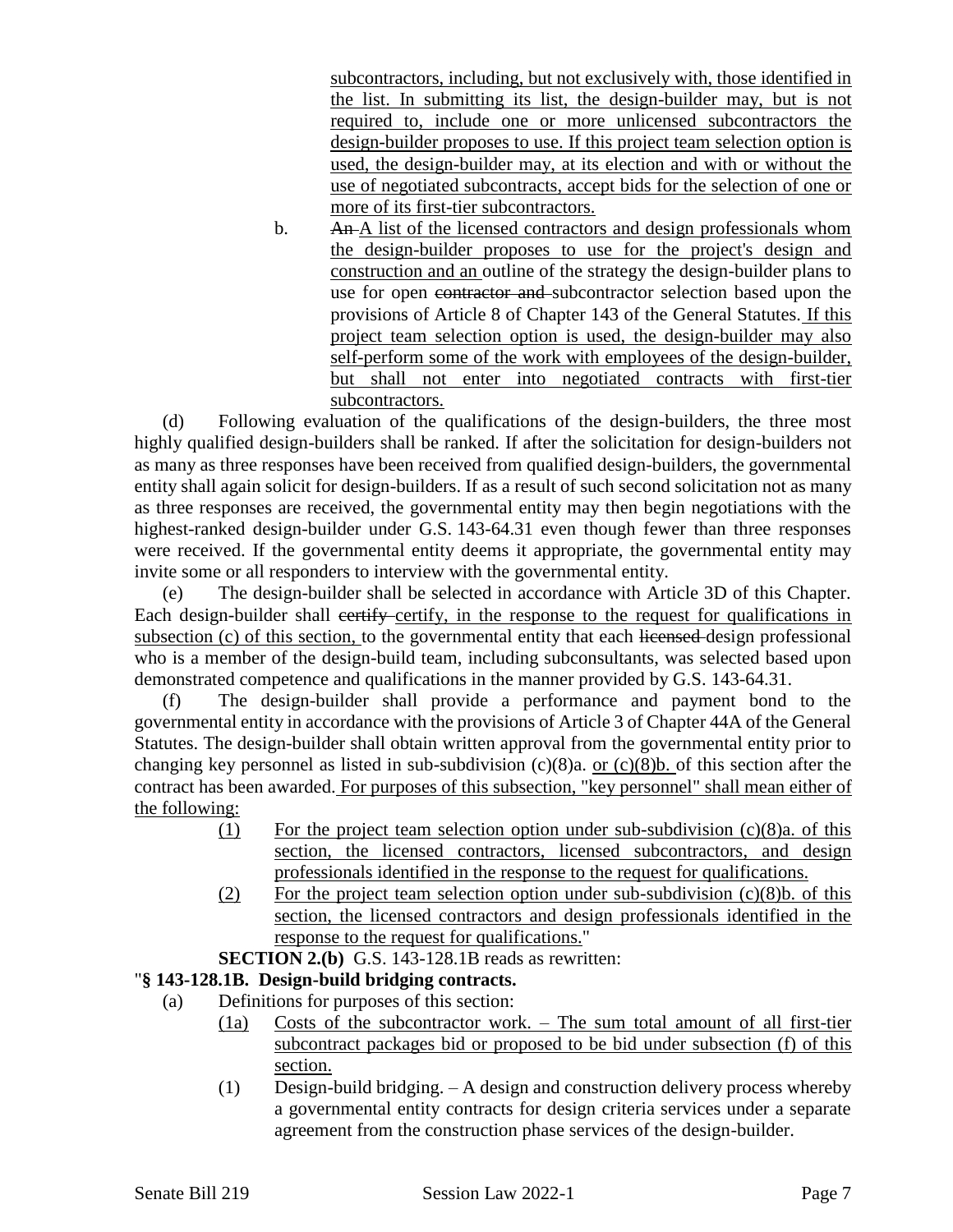- (2) Design-builder. An appropriately licensed person, corporation, or entity that, under a single contract, offers to provide or provides design services and general contracting services where services within the scope of the practice of professional engineering or architecture are performed respectively by a licensed engineer or licensed architect and where services within the scope of the practice of general contracting are performed by a licensed general contractor.
- (3) Design criteria. The requirements for a public project expressed in drawings and specifications sufficient to allow the design-builder to make a responsive bid proposal.
- (4) Design professional. Any professional licensed under Chapters 83A, 89A, or 89C of the General Statutes.
- (5) First-tier subcontractor. A subcontractor who contracts directly with the design-builder, excluding design professionals.
- $(5g)$  General conditions. A specific list compiled by the government entity that identifies items for which the design-builder is to be compensated but are not ascribable to any particular on-site construction activity. This term shall not include either of the following:
	- a. Construction work to be bid pursuant to subsection (f) of this section. b. Design services of a design professional.
- (6) Governmental entity. Every officer, board, department, commission, or commissions charged with responsibility of preparation of specifications or awarding or entering into contracts for the erection, construction, alteration, or repair of any buildings for the State or for any county, municipality, or other public body.
- (7) Licensed contractor. A person or entity whose scope of work proposed for the project requires that it be licensed in accordance with the provisions of Article 1 of Chapter 87 of the General Statutes.

(b) A governmental entity shall establish in writing the criteria used for determining the circumstances under which engaging a design criteria design professional is appropriate for a project, and such criteria shall, at a minimum, address all of the following:

- (1) The extent to which the governmental entity can adequately and thoroughly define the project requirements prior to the issuance of the request for proposals for a design-builder.
- (2) The time constraints for the delivery of the project.
- (3) The ability to ensure that a quality project can be delivered.
- (4) The capability of the governmental entity to manage and oversee the project, including the availability of experienced staff or outside consultants who are experienced with the design-build method of project delivery.
- (5) A good-faith effort to comply with G.S. 143-128.2, G.S. 143-128.4, and to recruit and select small business entities. The governmental entity shall not limit or otherwise preclude any respondent from submitting a response so long as the respondent, itself or through its proposed team, is properly licensed and qualified to perform the work defined by the public notice issued under subsection (d) of this section.
- (6) The criteria utilized by the governmental entity, including a comparison of the advantages and disadvantages of using the design-build delivery method for a given project in lieu of the delivery methods identified in subdivisions (1), (2), and (4) of G.S. 143-128(a1).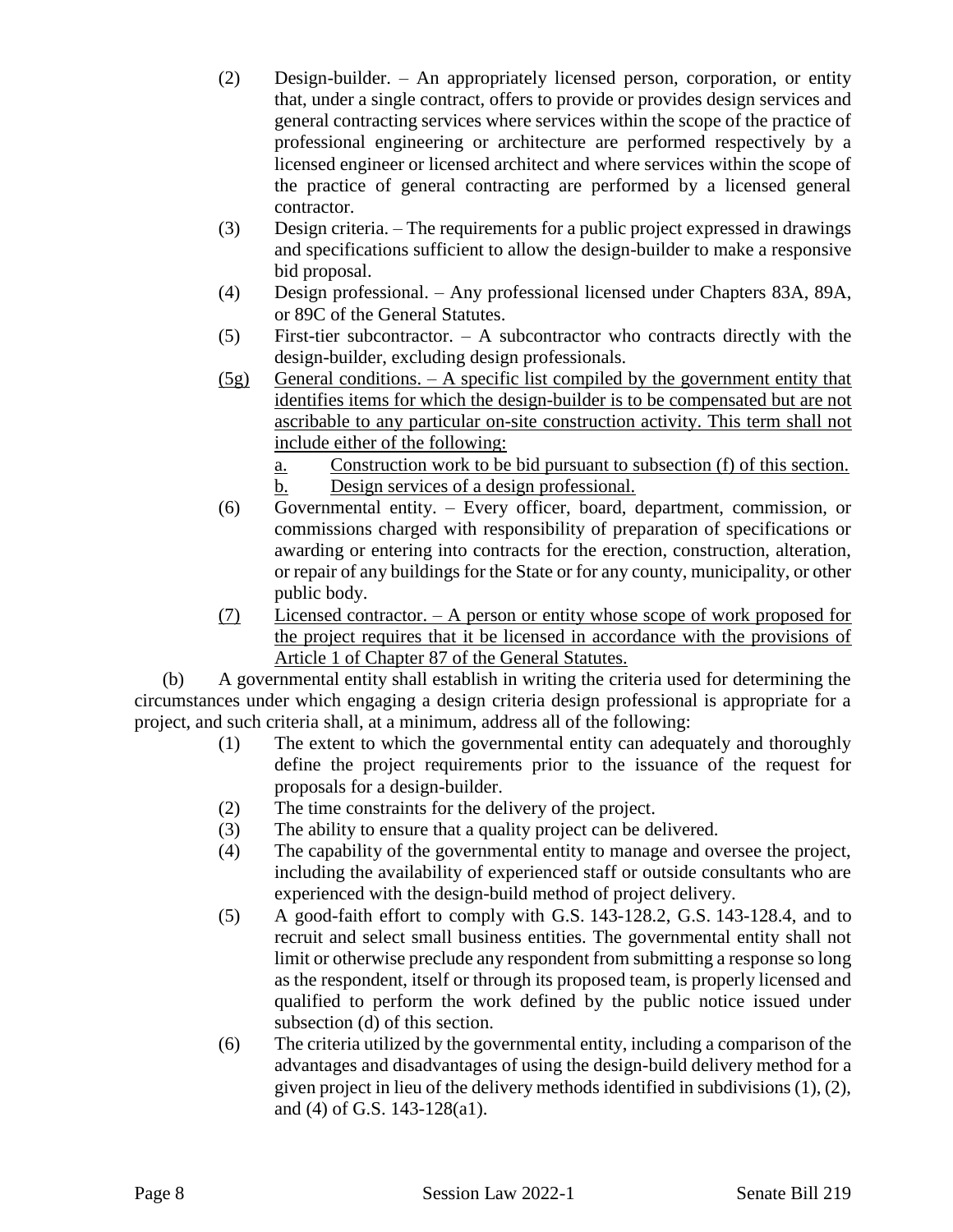(b1) The governmental entity, as a criterion in subsection (b) of this section, shall not require the design-builder to provide the costs of the subcontractor work in the design criteria package.

(c) On or before entering into a contract for design-build services under this section, the governmental entity shall select or designate a staff design professional, or a design professional who is independent of the design-builder, to act as its design criteria design professional as its representative for the procurement process and for the duration of the design and construction. If the design professional is not a full-time employee of the governmental entity, the governmental entity shall select the design professional on the basis of demonstrated competence and qualifications as provided by G.S. 143-64.31. The design criteria design professional shall develop design criteria in consultation with the governmental entity. The design criteria design professional shall not be eligible to submit a response to the request for proposals nor provide design input to a design-build response to the request for proposals. The design criteria design professional shall prepare a design criteria package equal to thirty-five percent (35%) of the completed design documentation for the entire construction project. The design criteria package shall not require the design-builder to include the costs of the subcontractor work in its response and shall include all of the following:

- (1) Programmatic needs, interior space requirements, intended space utilization, and other capacity requirements.
- (2) Information on the physical characteristics of the site, such as a topographic survey.
- (3) Material quality standards or performance criteria.
- (4) Special material requirements.
- (5) Provisions for utilities.
- (6) Parking requirements.
- (7) The type, size, and location of adjacent structures.
- (8) Preliminary or conceptual drawings and specifications sufficient in detail to allow the design-builder to make a proposal which is responsive to the request for proposals.
- (9) Notice of any ordinances, rules, or goals adopted by the governmental entity.
- (10) The list of general conditions prepared by the governmental entity for which the design-builder is to provide a fixed fee in accordance with sub-subdivision (10)a. of subsection (d) of this section. For this purpose, as examples, general conditions could include without exclusion the following: on-site construction office and storage trailers; electrical and other utility services during construction; on-site construction superintendent, construction supervisors, and clerical staff; trash collection; security; and other temporary measures. Unless expressly dictated by the contract, the inclusion or exclusion of any particular item in the list shall not be construed to control the means and methods used by the design-builder or eliminate any discretion on whether to use a given item in the prosecution of the work. The inclusion or exclusion of any particular item in the list shall have no bearing on the actual amounts for which the design-builder is to be compensated under the executed contract documents.
- (11) The form of the contract to be entered into by the successful design-builder to whom the project is awarded pursuant to subsection (e) of this section. The form of the contract may, upon discretion of the governmental entity, allow for multiple phases, termination for convenience and rights arising therefrom, and the subsequent setting of guaranteed maximum prices.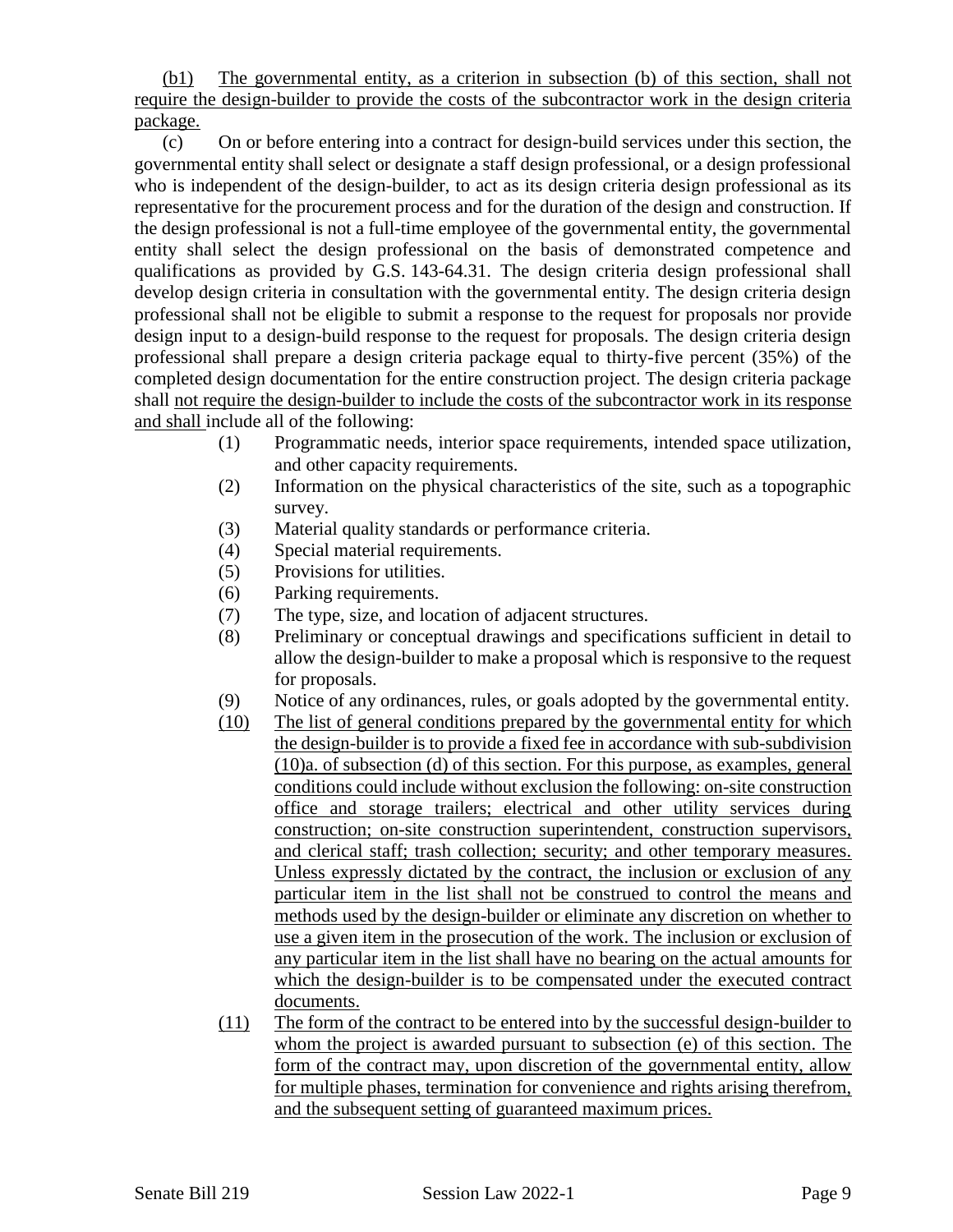(12) A statement directing each design-builder to submit in its response to the request for qualifications an explanation of its proposed plan for its good-faith compliance with G.S. 143-128.2.

(d) A governmental entity shall issue a public notice of the request for proposals that includes, at a minimum, general information on each of the following:

- (1) The project site.
- (2) The project scope.
- (3) The anticipated project budget.
- (4) The project schedule.
- (5) The criteria to be considered for selection and the weighting of the selection criteria.
- (6) Notice of any rules, ordinances, or goals established by the governmental entity, including goals for minority- and women-owned business participation and small business entities.
- (7) The thirty-five percent (35%) design criteria package prepared by the design criteria design professional.
- (8) Other information provided by the owner to design-builders in submitting responses to the request for proposals for the project.
- (9) A statement providing that each design-builder shall submit in its request for proposal response an explanation of its project team selection, which shall consist of a list of the licensed contractor and licensed design professionals whom the design-builder proposes to use for the project's design and construction.
- (10) A statement providing that each design-builder shall submit in its request for proposal a separate sealed envelope with all envelope, contemporaneously with the response to the request for proposals, the design-builder's fixed fees, excluding the costs of the subcontractor work, for designing and constructing the project in accordance with requirements set forth by the government entity's criteria and the terms and conditions set forth in the form of the contract under subdivision (11) of subsection (c) of this section for each of the following:following, listed separately by item:
	- a. The design-builder's price for providing the general conditions of the contract.identified in the request for proposal.
	- b. The <del>design-builder's proposed fee for general</del> construction services.services not otherwise provided for in this subdivision.
	- c. The design-builder's fee for design services.services necessary to complete the project.

(e) Following evaluation of the qualifications of the design-builders, the governmental entity shall rank the design-builders who have provided responses, grouping the top three without ordinal ranking. If after the solicitation for design-builders not as many as three responses have been received from qualified design-builders, the governmental entity shall again solicit for design-builders. If as a result of such second solicitation not as many as three responses are received, the governmental entity may then make its selection. From the grouping of the top three design-builders, the governmental entity shall select the design-builder who is the lowest responsive, responsible bidder based on the cumulative amount of fees provided in accordance with subdivision (d)(10) of this section and taking into consideration quality, performance, and the time specified in the proposals for the performance of the contract. Each design-builder shall certify to the governmental entity that each licensed design professional who is a member of the design-build team, including subconsultants, was selected based upon demonstrated competence and qualifications in the manner provided by G.S. 143-64.31.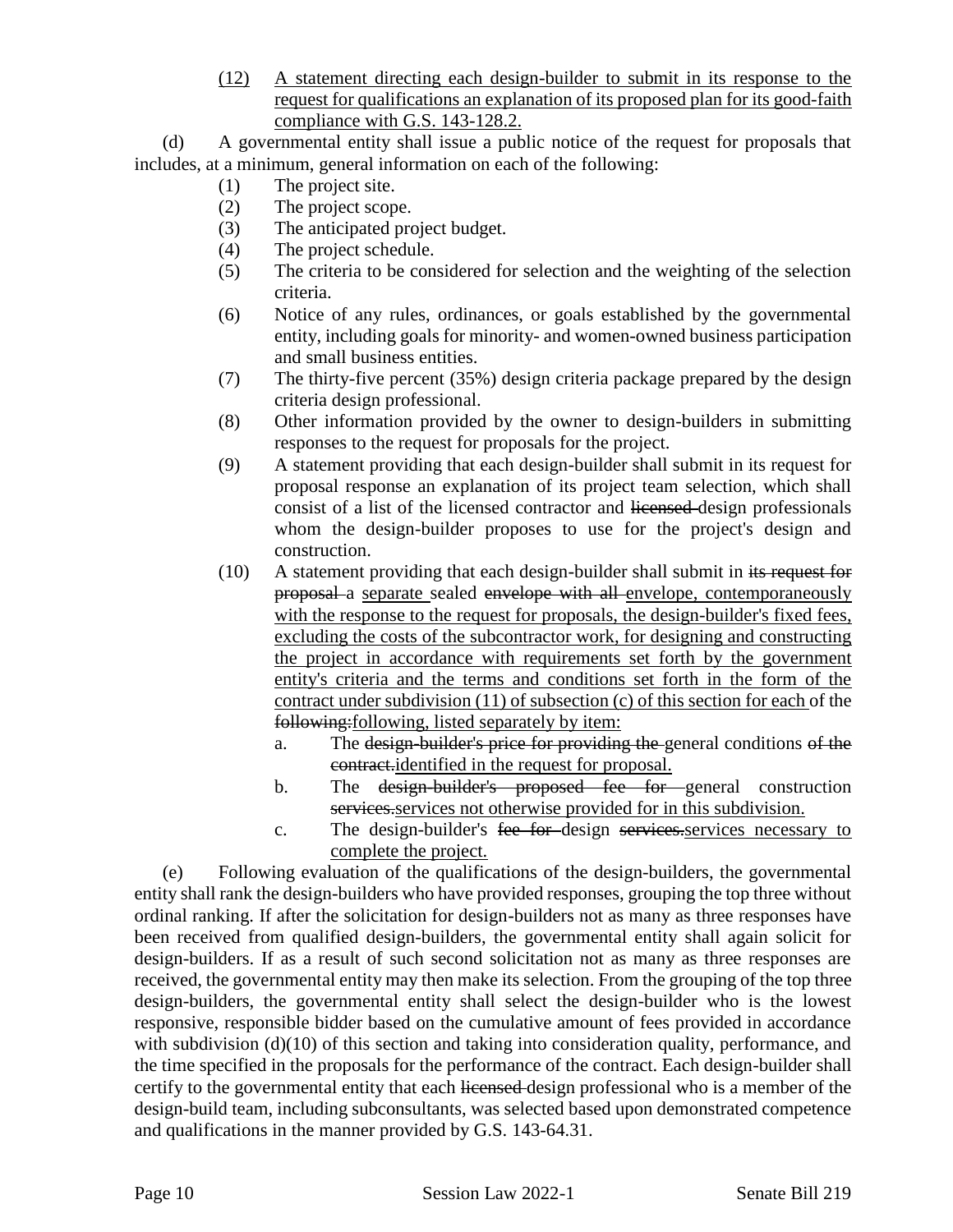(f) The design-builder shall accept bids based upon the provisions of this Article from first-tier subcontractors for all construction work under this section.

(g) The design-builder shall provide a performance and payment bond to the governmental entity in accordance with the provisions of Article 3 of Chapter 44A of the General Statutes. The design-builder shall obtain written approval from the governmental entity prior to changing key personnel, as listed under subdivision (d)(9) of this section, after the contract has been awarded."

**SECTION 2.(c)** This section becomes effective March 1, 2022, and applies to contracts entered into, amended, or renewed on or after that date.

**SECTION 3.(a)** Article 1 of Chapter 22B of the General Statutes is amended by adding a new section to read:

## "**§ 22B-5. Waiver of liens or claims as a condition of progress payment invalid.**

(a) Provisions in lien waivers, releases, construction agreements as defined in G.S. 22B-1(f)(1), or design professional agreements as defined in G.S. 22B-1(f)(5) purporting to require a promisor to submit a waiver or release of liens or claims as a condition of receiving interim or progress payments due from a promisee under a construction agreement or design professional agreement are void and unenforceable unless limited to the specific interim or progress payment actually received by the promisor in exchange for the lien waiver.

- (b) This section does not apply to the following:
	- (1) Lien waivers or releases for final payments.
		- (2) Agreements to settle and compromise disputed claims after the claim has been identified by the claimant in writing regardless of whether the promisor has initiated a civil action or arbitration proceeding."

**SECTION 3.(b)** This section becomes effective March 1, 2022, and applies to liens attached on or after that date.

**SECTION 4.(a)** G.S. 44A-35 reads as rewritten:

## "**§ 44A-35. Attorneys' fees.**

(a) In any suit brought or defended under the provisions of Article 2 or Article 3 of this Chapter, the presiding judge or arbitrator may allow a reasonable attorneys' fee to the attorney representing the prevailing party. This attorneys' fee is to be taxed as part of the court costs and be payable by the losing party upon a finding that there was an unreasonable refusal by the losing party to fully resolve the matter which constituted the basis of the suit or the basis of the defense. costs with the final judgment or arbitration award.

(b) The court or arbitrator shall determine the prevailing party based on the principal amount in controversy between the parties as of the commencement of the trial, arbitration, or hearing resulting in a judgment or arbitration award, considering all relevant facts and circumstances.

(c) If a party serves (i) an offer of judgment in accordance with G.S. 1A-1, Rule 68, or (ii) a written settlement offer, so that the offer is received at least 30 days before the commencement of the trial, arbitration, or hearing resulting in a judgment or award resolving all matters in controversy between the parties, the last offer shall be deemed to be that party's monetary position for purposes of determining the amount in controversy.

(d) In determining the amount of reasonable attorneys' fees and expenses under this section, the court or arbitrator may consider all relevant facts and circumstances, including, without limitation, the following:

- (1) The amount in controversy and the results obtained.
- (2) The reasonableness of the time and labor expended, and the billing rates charged, by the attorneys.
- (3) The novelty and difficulty of the questions raised in the action.
- (4) The skill required to perform properly the legal services rendered.
- (5) The relative economic circumstances of the parties.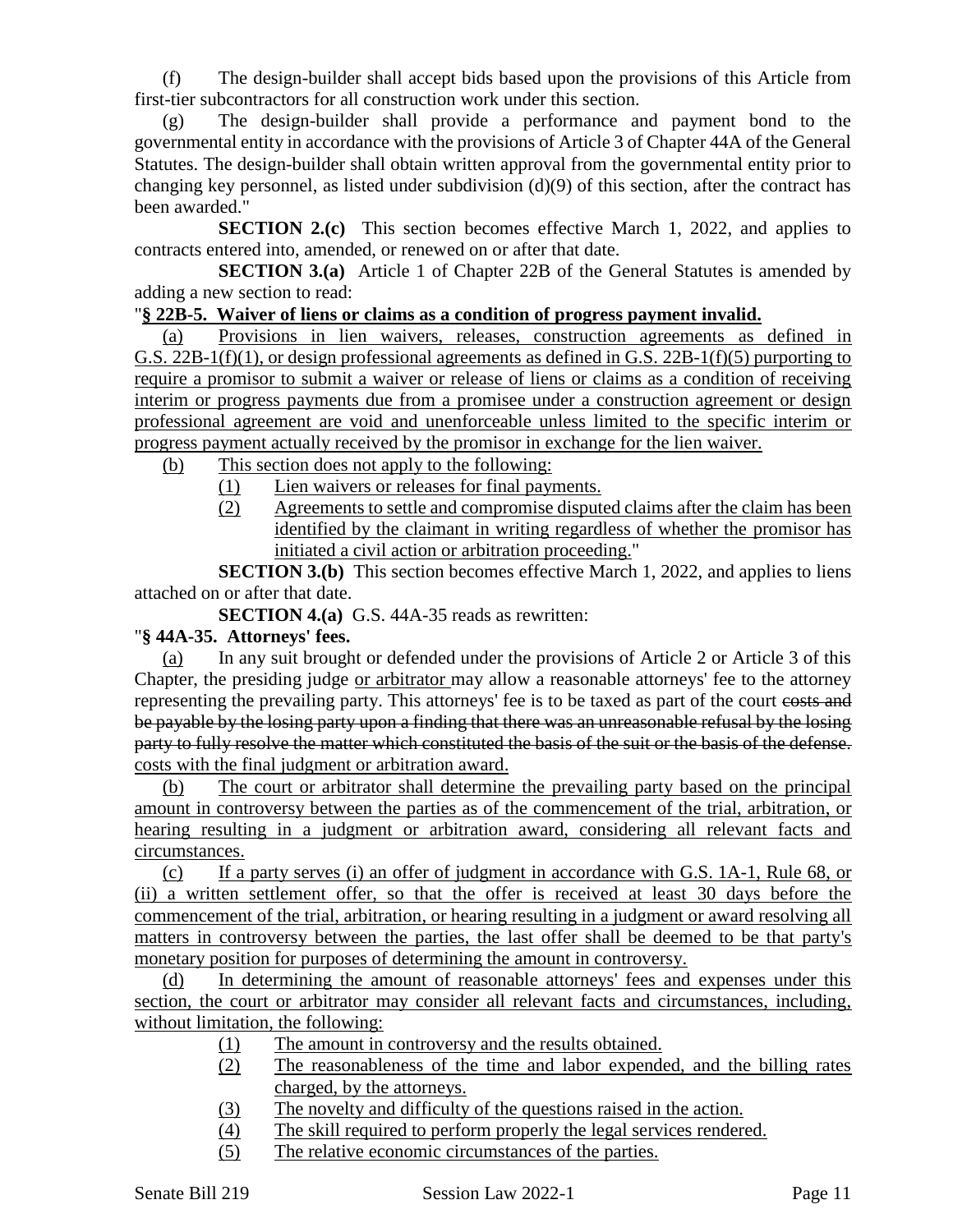- (6) Settlement offers made prior to the commencement of the trial, arbitration, or hearing.
- (7) Offers of judgment pursuant to Rule 68 of the North Carolina Rules of Civil Procedure and whether judgment finally obtained was more favorable than such offers.
- (8) Whether a party unjustly exercised superior economic bargaining power in the conduct of the action or withheld payment of undisputed amounts.
- (9) The timing of settlement offers.
- (10) The extent to which the party seeking attorneys' fees prevailed in the action.
- (11) The amount of attorneys' fees awarded in similar cases.

(e) A party may submit evidence relating to an award of attorneys' fees by affidavit or declaration. The court or arbitrator may admit other evidence, including, without limitation, live or deposition testimony. A party may submit expert testimony to support an award, but the court or arbitrator shall not require expert testimony.

 $(f)$  For purposes of this section, "prevailing party" is a the party plaintiff or third party plaintiff who obtains a judgment of at least fifty percent (50%) of the whose monetary amount sought in a claim or is a party defendant or third party defendant against whom a claim is asserted which results in a judgment of less than fifty percent (50%) of the amount sought in the claim defended. Notwithstanding the foregoing, in the event an offer of judgment is served in accordance with G.S. 1A-1, Rule 68, a "prevailing party" is an offeree who obtains judgment in an amount more favorable than the last offer or is an offeror against whom judgment is rendered in an amount less favorable than the last offer.position at the commencement of the trial, arbitration, or hearing is closest to the amount of the judgment or arbitration award. The court or arbitrator shall determine the prevailing party based upon the principal amount in controversy between the parties as of the commencement of the trial, arbitration, or hearing resulting in a judgment or arbitration award, considering all relevant facts and circumstances."

**SECTION 4.(b)** This section becomes effective March 1, 2022, and applies to any claim arising on or after that date.

**SECTION 5.** G.S. 18B-1119 reads as rewritten:

## "**§ 18B-1119. Supplier's financial interest in wholesaler.**

(a) A supplier or an officer, director, employee or affiliate of a supplier may not acquire, possess, or otherwise maintain an ownership I nterest in  $a$ -its wholesaler except as expressly authorized by this Chapter.

(b) Repealed by Session Laws 2018-100, s. 7(b), effective June 26, 2018.

(c) A supplier or an officer, director, employee or affiliate of a supplier may have a security interest in the inventory or property of its wholesaler to secure payment for such inventory or other loans for other purposes.

(d) For purposes of this section, "supplier" means a manufacturer, bottler, importer, or owner of one or more brands of malt beverages, unfortified wine, or fortified wine distributed by its wholesaler. The term "supplier" does not include a wholesaler that meets either of the following criteria:

- (1) The wholesaler also possesses a wine importer permit or a malt beverages importer permit issued pursuant to this Chapter.
- (2) The wholesaler is an importer in another state, provided such malt beverages, unfortified wine, or fortified wine are transferred to it through an unaffiliated and independent third party."